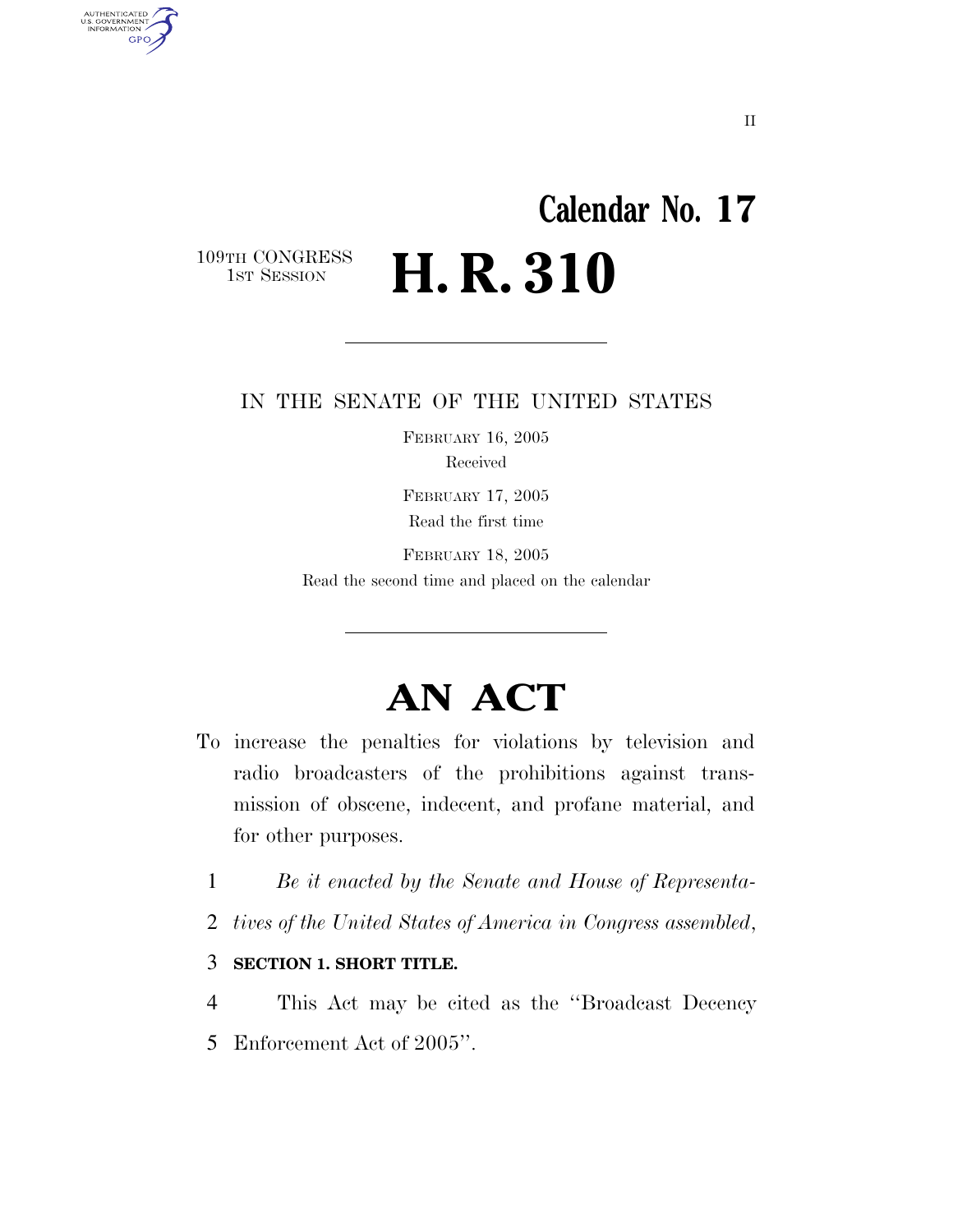| $\mathbf{1}$   | SEC. 2. INCREASE IN PENALTIES FOR OBSCENE, INDECENT,          |
|----------------|---------------------------------------------------------------|
| $\overline{2}$ | AND PROFANE BROADCASTS.                                       |
| 3              | Section $503(b)(2)$ of the Communications Act of              |
| $\overline{4}$ | 1934 (47 U.S.C. $503(b)(2)$ ) is amended—                     |
| 5              | $(1)$ by redesignating subparagraphs $(C)$ and                |
| 6              | (D) as subparagraphs $(D)$ and $(E)$ , respectively;          |
| 7              | $(2)$ by inserting after subparagraph $(B)$ the fol-          |
| 8              | lowing new subparagraph:                                      |
| 9              | "(C) Notwithstanding subparagraph (A), if the viola-          |
| 10             | tor is (i) a broadcast station licensee or permittee, or (ii) |
| 11             | an applicant for any broadcast license, permit, certificate,  |
| 12             | or other instrument or authorization issued by the Com-       |
| 13             | mission, and the violator is determined by the Commission     |
| 14             | under paragraph (1) to have broadcast obscene, indecent,      |
| 15             | or profane material, the amount of any forfeiture penalty     |
| 16             | determined under this section shall not exceed \$500,000      |
| 17             | for each violation."; and                                     |
| 18             | $(3)$ in subparagraph $(D)$ , as redesignated by              |
| 19             | paragraph $(1)$ of this subsection—                           |
| 20             | (A) by striking "subparagraph (A) or $(B)$ "                  |
| 21             | and inserting "subparagraph $(A)$ , $(B)$ , or $(C)$ ";       |
| 22             | and                                                           |
| 23             | (B) by adding at the end the following:                       |
| 24             | "Notwithstanding the preceding sentence, if the               |
| 25             | violator is determined by the Commission under                |
| 26             | paragraph (1) to have uttered obscene, inde-                  |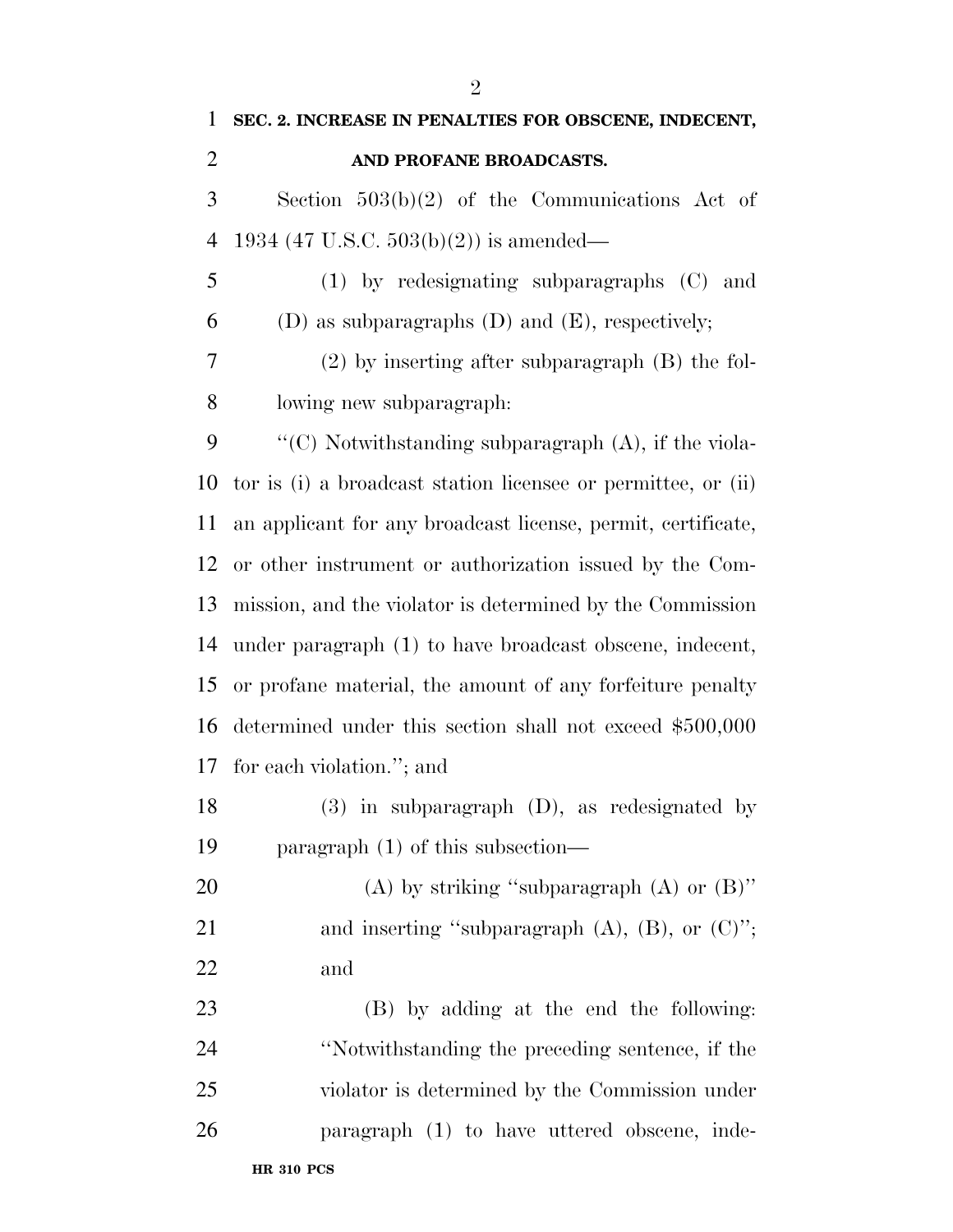cent, or profane material (and the case is not 2 covered by subparagraph  $(A)$ ,  $(B)$ , or  $(C)$ , the amount of any forfeiture penalty determined under this section shall not exceed \$500,000 for each violation.''.

## **SEC. 3. ADDITIONAL FACTORS IN INDECENCY PENALTIES; EXCEPTION.**

 Section 503(b)(2) of the Communications Act of 9 1934 (47 U.S.C.  $503(b)(2)$ ) is further amended by adding at the end (after subparagraph (E) as redesignated by sec- tion 2(1) of this Act) the following new subparagraphs: ''(F) In the case of a violation in which the violator is determined by the Commission under paragraph (1) to have uttered obscene, indecent, or profane material, the Commission shall take into account, in addition to the matters described in subparagraph (E), the following fac-tors:

18 ''(i) With respect to the degree of culpability of the violator, the following:

20  $\frac{1}{2}$  (I) whether the material uttered by the violator was live or recorded, scripted or unscripted;

23  $\cdot$  (II) whether the violator had a reasonable opportunity to review recorded or scripted pro-gramming or had a reasonable basis to believe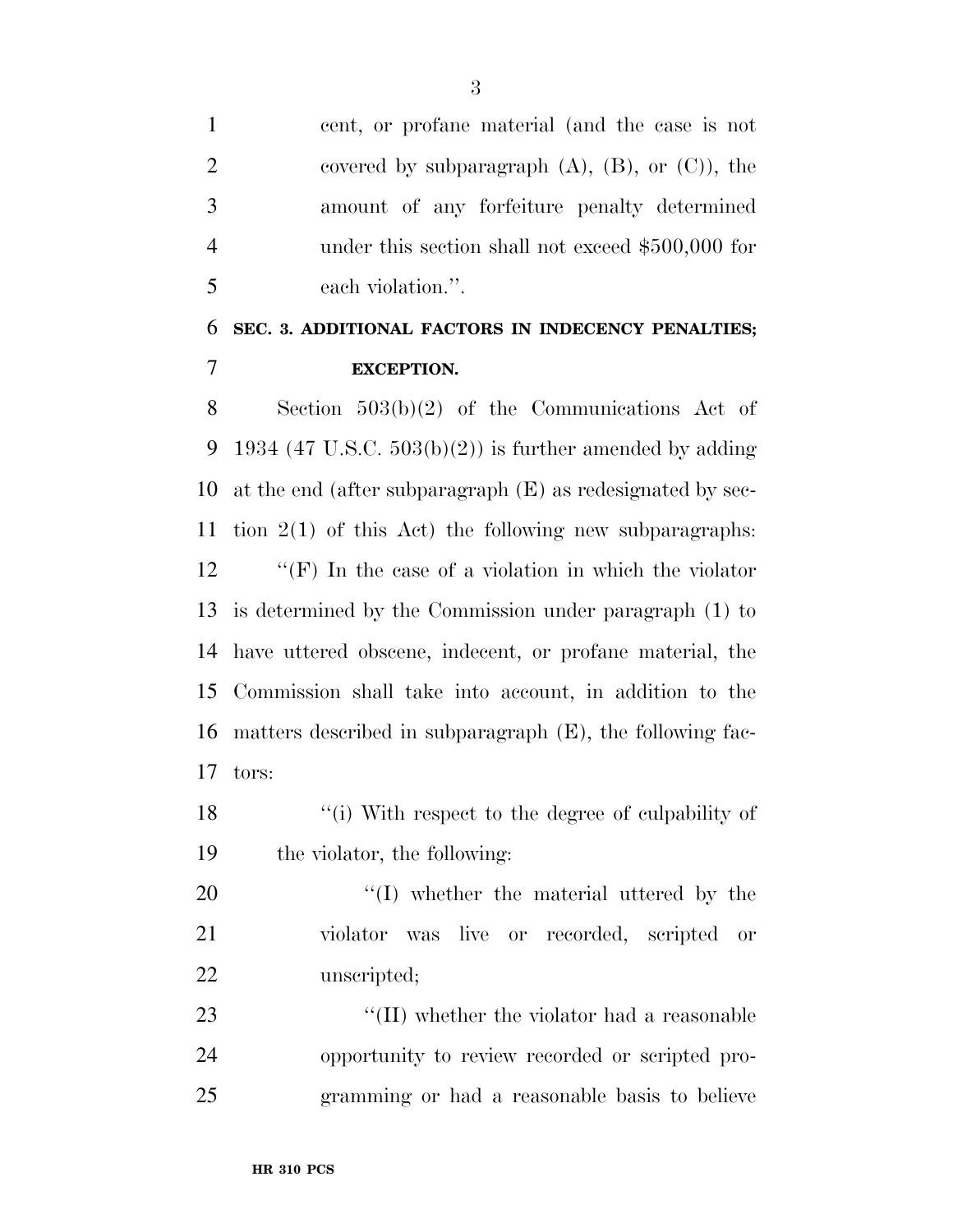| $\mathbf{1}$   | live or unscripted programming may contain ob-             |
|----------------|------------------------------------------------------------|
| $\overline{2}$ | scene, indecent, or profane material;                      |
| 3              | "(III) if the violator originated live or                  |
| $\overline{4}$ | unscripted programming, whether a time delay               |
| 5              | blocking mechanism was implemented for the                 |
| 6              | programming;                                               |
| $\tau$         | $\lq\lq$ (IV) the size of the viewing or listening         |
| 8              | audience of the programming; and                           |
| 9              | $\lq\lq(V)$ whether the programming was part of            |
| 10             | a children's television program as described in            |
| 11             | the Commission's children's television program-            |
| 12             | ming policy (47 CFR $73.4050(c)$ ).                        |
| 13             | "(ii) With respect to the violator's ability to            |
| 14             | pay, the following:                                        |
| 15             | $\lq\lq$ whether the violator is a company or              |
| 16             | individual;                                                |
| 17             | $\lq\lq$ (II) if the violator is a company, the size       |
| 18             | of the company and the size of the market                  |
| 19             | served; and                                                |
| 20             | "(III) if the violator is an individual, the               |
| 21             | financial impact of a forfeiture penalty on that           |
| 22             | individual.                                                |
| 23             | $\lq\lq(G)$ A broadcast station licensee or permittee that |
| 24             | receives programming from a network organization, but      |
| 25             | that is not owned or controlled, or under common owner-    |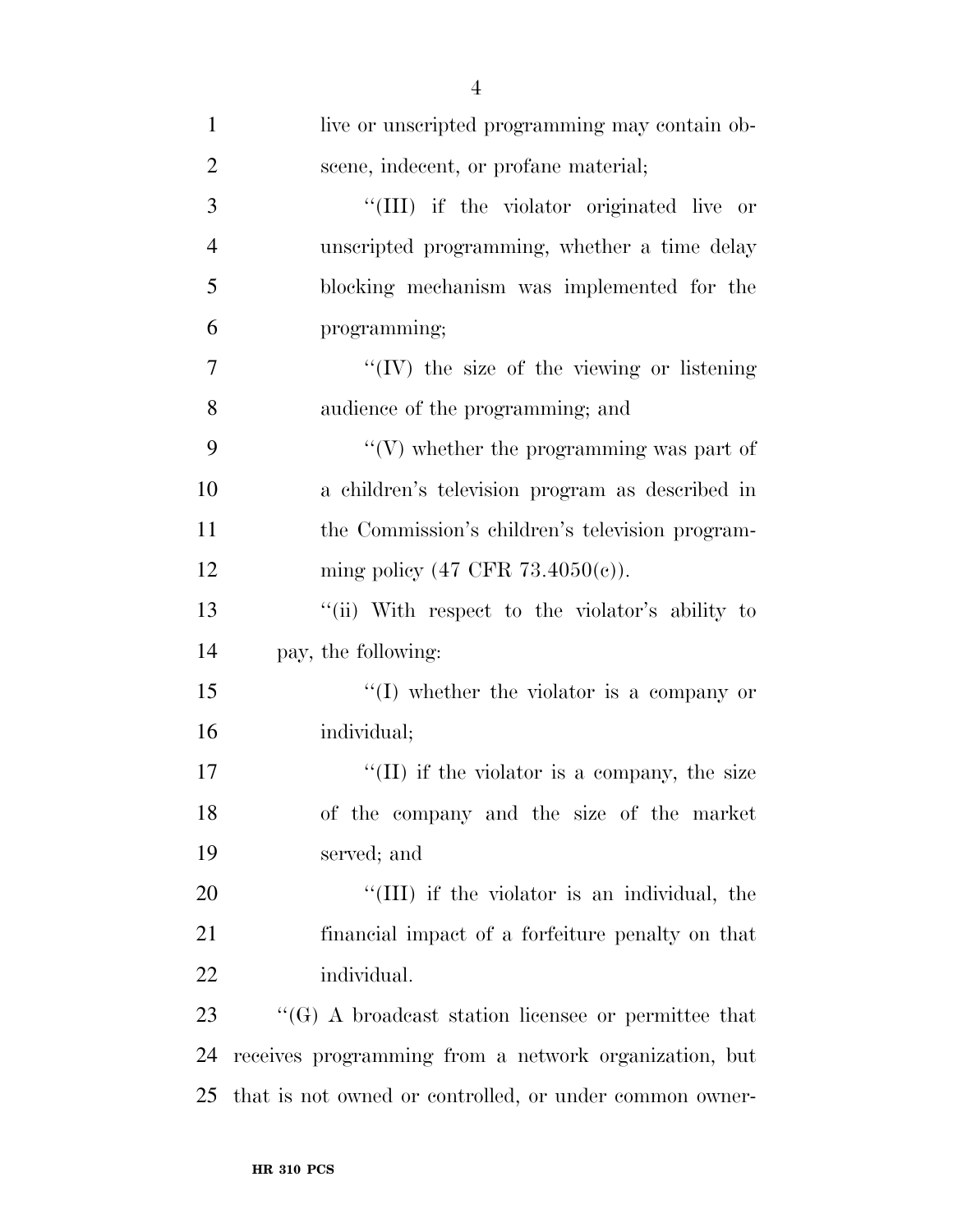| $\mathbf{1}$   | ship or control with, such network organization, shall not        |
|----------------|-------------------------------------------------------------------|
| 2              | be subject to a forfeiture penalty under this subsection for      |
| 3              | broadcasting obscene, indecent, or profane material, if—          |
| $\overline{4}$ | "(i) such material was within live or recorded                    |
| 5              | programming provided by the network organization                  |
| 6              | to the licensee or permittee; and                                 |
| 7              | $``(ii)(I)$ the programming was recorded or                       |
| 8              | scripted, and the licensee or permittee was not given             |
| 9              | a reasonable opportunity to review the programming                |
| 10             | in advance; or                                                    |
| 11             | "(II) the programming was live or unscripted,                     |
| 12             | and the licensee or permittee had no reasonable                   |
| 13             | basis to believe the programming would contain ob-                |
| 14             | scene, indecent, or profane material.                             |
| 15             | The Commission shall by rule define the term 'network             |
| 16             | organization' for purposes of this subparagraph.".                |
| 17             | SEC. 4. INDECENCY PENALTIES FOR NONLICENSEES.                     |
| 18             | Section $503(b)(5)$ of the Communications Act of                  |
| 19             | 1934 (47 U.S.C. 503(b)(5)) is amended—                            |
| 20             | $(1)$ by redesignating subparagraphs $(A)$ , $(B)$ ,              |
| 21             | and $(C)$ as clauses $(i)$ , $(ii)$ , and $(iii)$ , respectively; |
| 22             | (2) by inserting "(A)" after " $(5)$ ";                           |
| 23             | (3) by redesignating the second sentence<br>as                    |
| 24             | subparagraph $(B)$ ;                                              |
| 25             | $(4)$ in such subparagraph $(B)$ as redesignated—                 |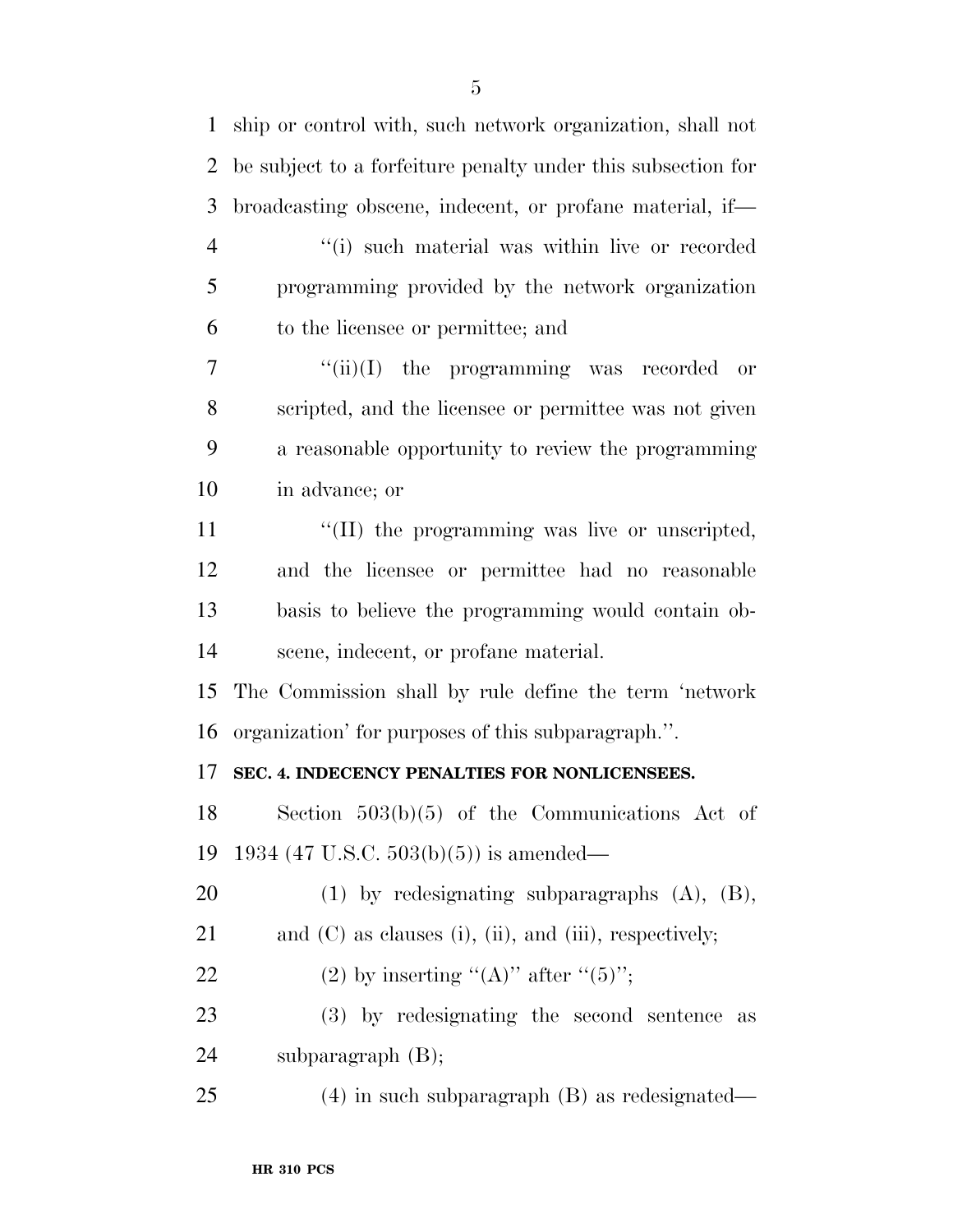| $\mathbf{1}$   | $(A)$ by striking "The provisions of this                            |
|----------------|----------------------------------------------------------------------|
| $\overline{2}$ | paragraph shall not apply, however," and in-                         |
| 3              | serting "The provisions of subparagraph (A)                          |
| $\overline{4}$ | shall not apply $(i)$ ";                                             |
| 5              | (B) by striking "operator, if the person"                            |
| 6              | and inserting "operator, (ii) if the person";                        |
| $\overline{7}$ | $(C)$ by striking "or in the case of" and in-                        |
| 8              | serting "(iii) in the case of"; and                                  |
| 9              | (D) by inserting after "that tower" the fol-                         |
| 10             | lowing: ", or (iv) in the case of a determination                    |
| 11             | that a person uttered obscene, indecent, or pro-                     |
| 12             | fane material that was broadcast by a broadcast                      |
| 13             | station licensee or permittee, if the person is                      |
| 14             | determined to have willfully and intentionally                       |
| 15             | made the utterance, knowing or having reason                         |
| 16             | to know that the utterance would be broad-                           |
| 17             | cast"; and                                                           |
| 18             | (5) by redesignating the last sentence as sub-                       |
| 19             | paragraph $(C)$ .                                                    |
| 20             | SEC. 5. DEADLINES FOR ACTION ON COMPLAINTS.                          |
| 21             | Section 503(b) of the Communications Act of 1934                     |
| 22             | $(47 \text{ U.S.C. } 503(b))$ is amended by adding at the end there- |
| 23             | of the following new paragraph:                                      |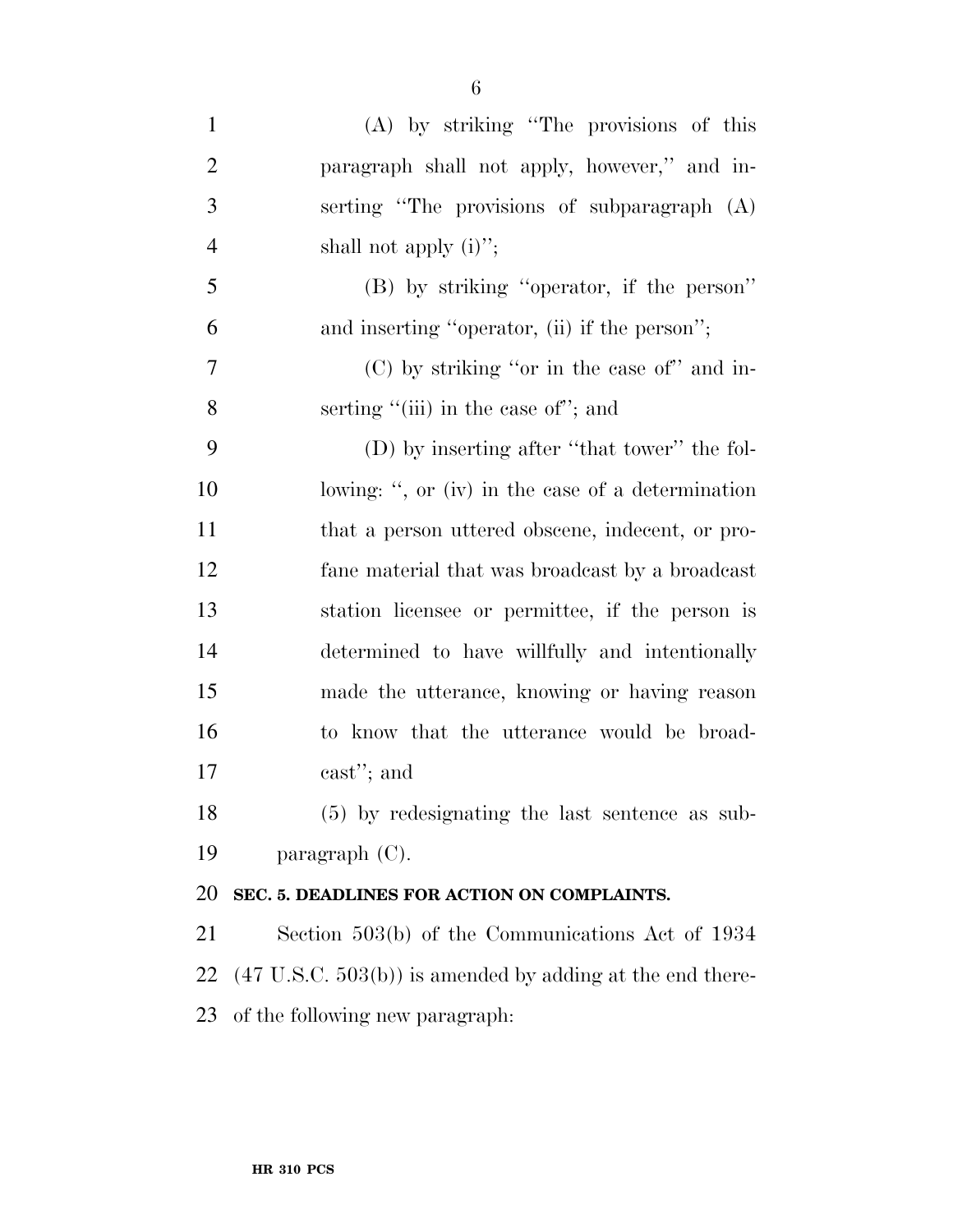| $\mathbf{1}$   | $\lq(7)$ In the case of an allegation concerning the utter- |
|----------------|-------------------------------------------------------------|
| $\overline{2}$ | ance of obscene, indecent, or profane material that is      |
| 3              | broadcast by a station licensee or permittee—               |
| $\overline{4}$ | "(A) within 180 days after the date of the re-              |
| 5              | ceipt of such allegation, the Commission shall—             |
| 6              | "(i) issue the required notice under para-                  |
| 7              | $graph(3)$ to such licensee or permittee or the             |
| 8              | person making such utterance;                               |
| 9              | "(ii) issue a notice of apparent liability to               |
| 10             | such licensee or permittee or person in accord-             |
| 11             | ance with paragraph $(4)$ ; or                              |
| 12             | "(iii) notify such licensee, permittee, or                  |
| 13             | person in writing, and any person submitting                |
| 14             | such allegation in writing or by general publica-           |
| 15             | tion, that the Commission has determined not                |
| 16             | to issue either such notice; and                            |
| 17             | $\cdot$ (B) if the Commission issues such notice and        |
| 18             | such licensee, permittee, or person has not paid a          |
| 19             | penalty or entered into a settlement with the Com-          |
| 20             | mission, within 270 days after the date of the re-          |
| 21             | ceipt of such allegation, the Commission shall—             |
| 22             | "(i) issue an order imposing a forfeiture                   |
| 23             | penalty; or                                                 |
| 24             | "(ii) notify such licensee, permittee, or per-              |
| 25             | son in writing, and any person submitting such              |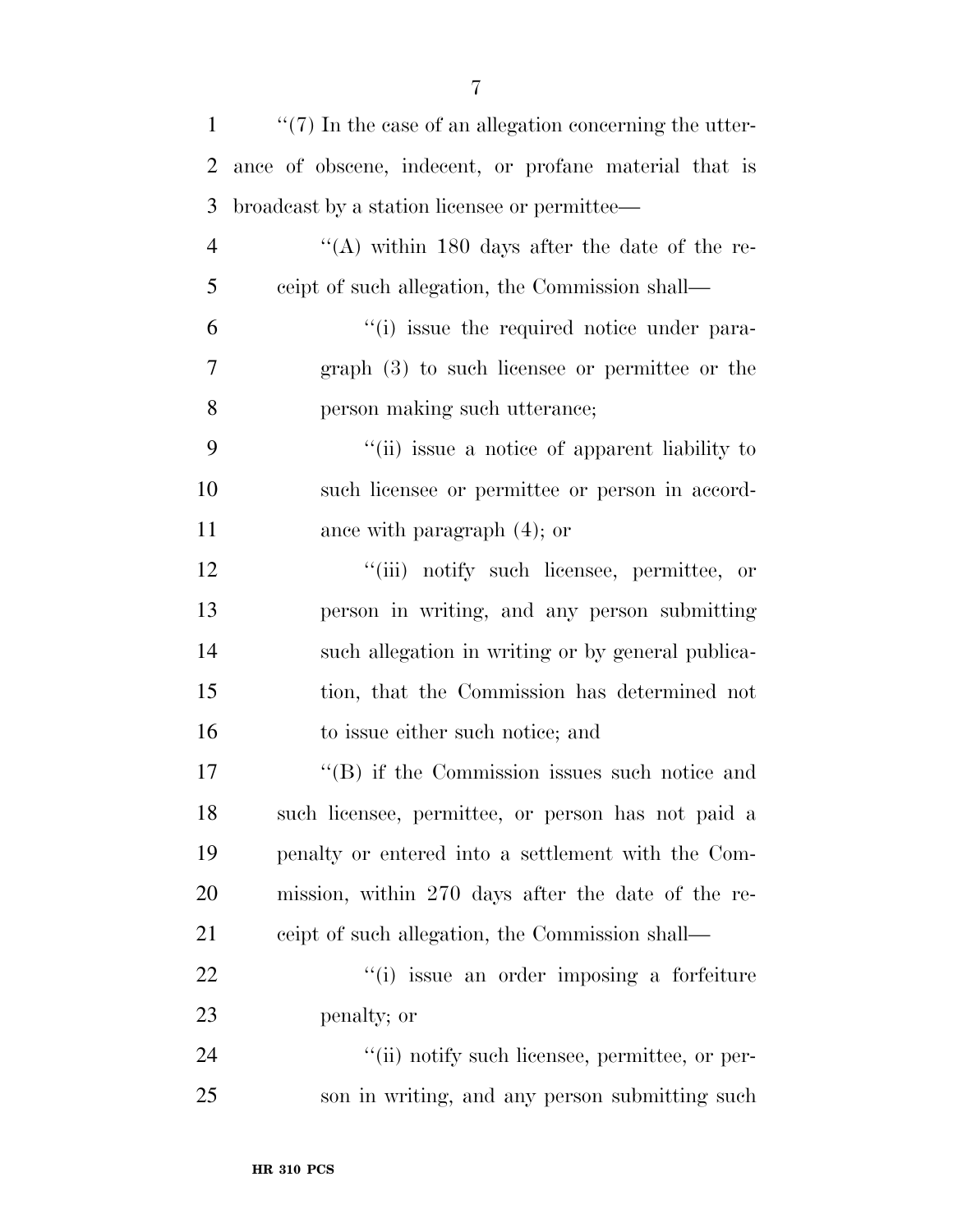|               | allegation in writing or by general publication, |
|---------------|--------------------------------------------------|
| $\mathcal{D}$ | that the Commission has determined not to        |
| $\mathcal{R}$ | issue either such order.".                       |

## **SEC. 6. ADDITIONAL REMEDIES FOR INDECENT BROAD-CAST.**

 Section 503 of the Communications Act of 1934 (47 U.S.C. 503) is further amended by adding at the end the following new subsection:

 ''(c) ADDITIONAL REMEDIES FOR INDECENT BROAD- CASTING.—In any proceeding under this section in which the Commission determines that any broadcast station li- censee or permittee has broadcast obscene, indecent, or profane material, the Commission may, in addition to im- posing a penalty under this section, require the licensee or permittee to broadcast public service announcements that serve the educational and informational needs of chil- dren. Such announcements may be required to reach an audience that is up to 5 times the size of the audience that is estimated to have been reached by the obscene, in- decent, or profane material, as determined in accordance with regulations prescribed by the Commission.''.

#### **SEC. 7. LICENSE DISQUALIFICATION FOR VIOLATIONS OF INDECENCY PROHIBITIONS.**

 Section 503 of the Communications Act of 1934 (47 U.S.C. 503) is further amended by adding at the end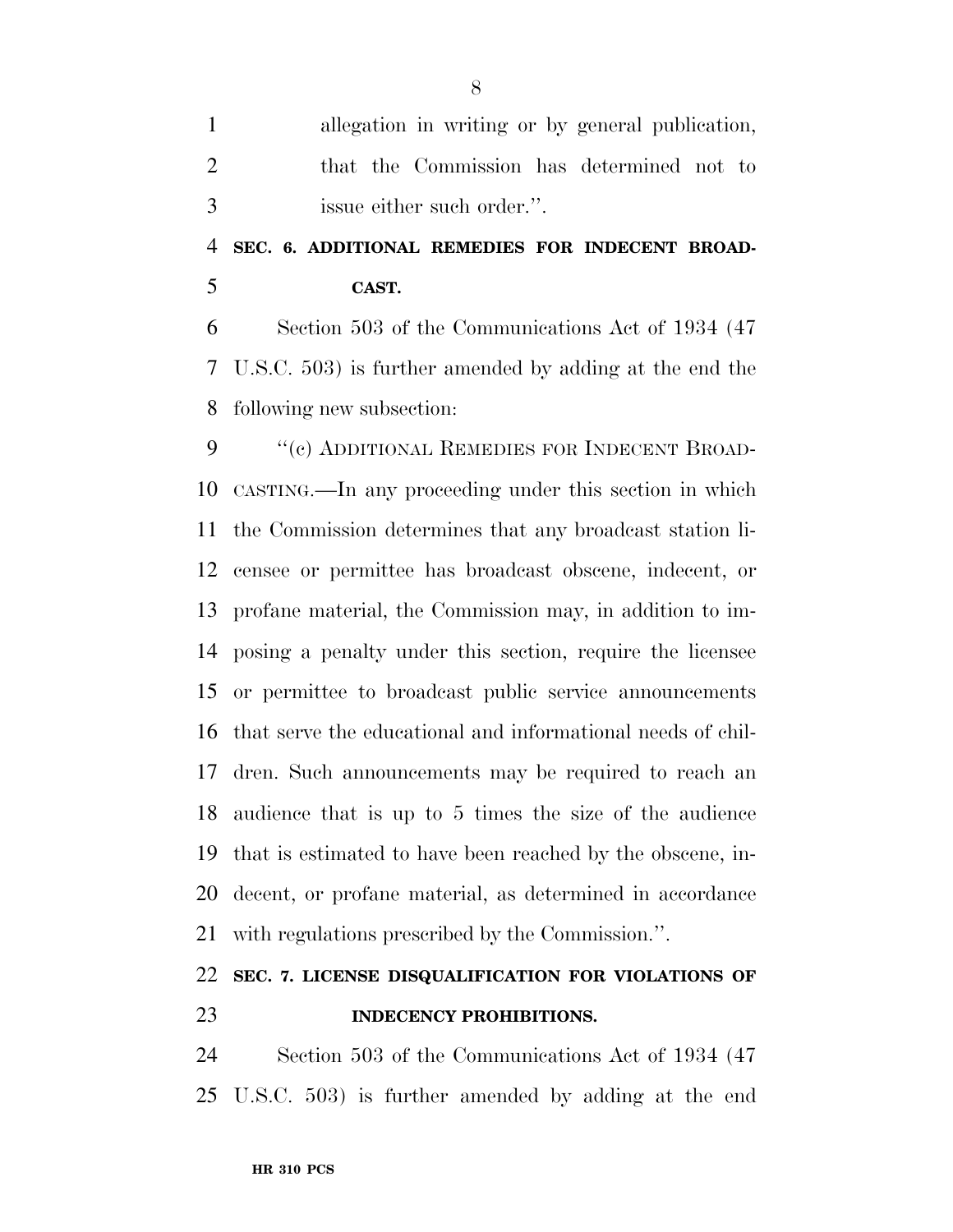(after subsection (c) as added by section 6) the following new subsection:

 ''(d) CONSIDERATION OF LICENSE DISQUALIFICA- TION FOR VIOLATIONS OF INDECENCY PROHIBITIONS.— If the Commission issues a notice under paragraph (3) or (4) of subsection (b) to a broadcast station licensee or permittee looking toward the imposition of a forfeiture penalty under this Act based on an allegation that the li- censee or permittee broadcast obscene, indecent, or pro-fane material, and either—

11 ''(1) such forfeiture penalty has been paid, or  $\frac{12}{2}$  ''(2) a court of competent jurisdiction has or- dered payment of such forfeiture penalty, and such order has become final,

 then the Commission shall, in any subsequent proceeding under section 308(b) or 310(d), take into consideration whether the broadcast of such material demonstrates a lack of character or other qualifications required to oper-ate a station.''.

#### **SEC. 8. LICENSE RENEWAL CONSIDERATION OF VIOLA-TIONS OF INDECENCY PROHIBITIONS.**

 Section 309(k) of the Communications Act of 1934 (47 U.S.C. 309(k)) is amended by adding at the end the following new paragraph: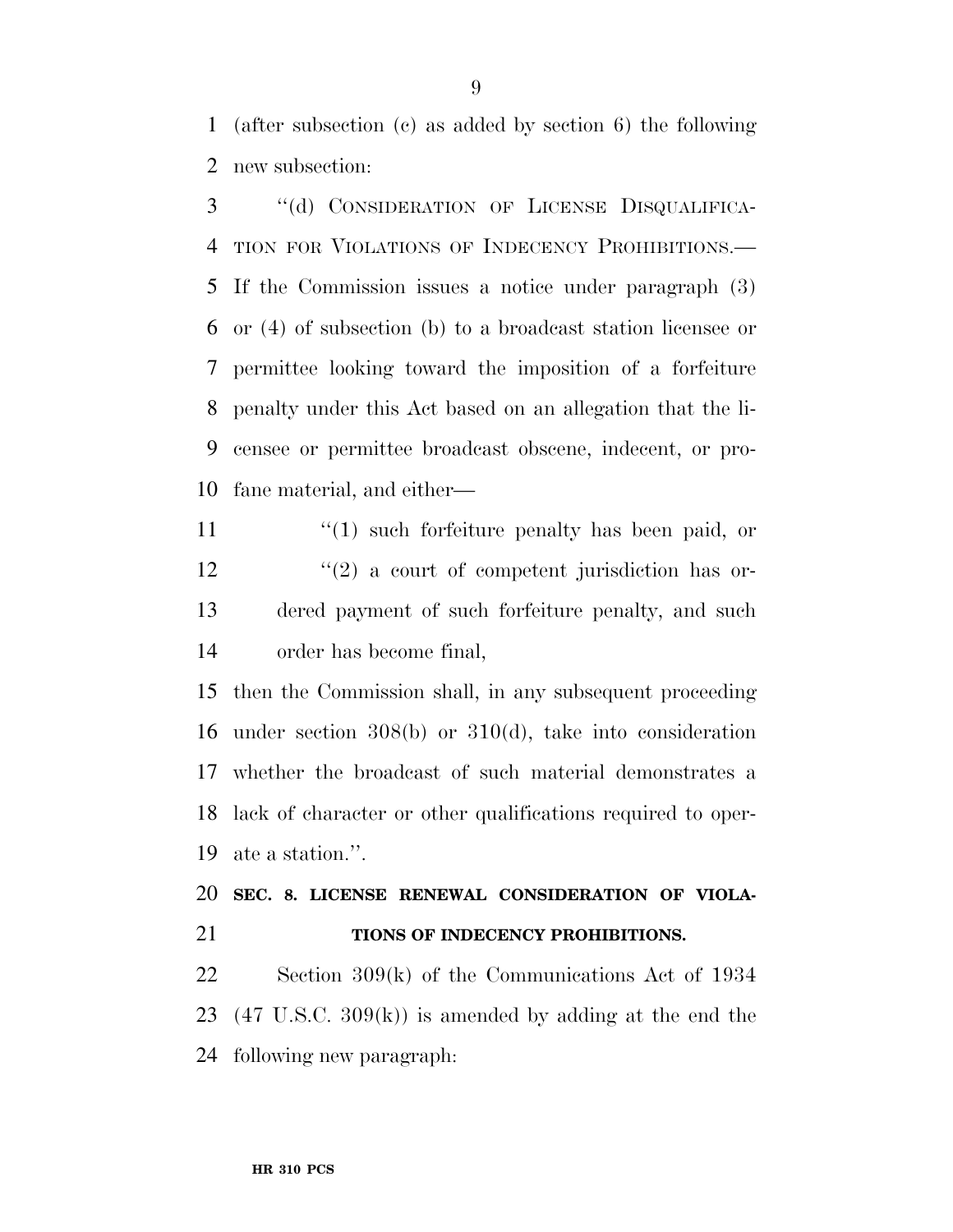| $\mathbf{1}$   | "(5) LICENSE RENEWAL CONSIDERATION OF                     |
|----------------|-----------------------------------------------------------|
| $\overline{2}$ | VIOLATIONS OF INDECENCY PROHIBITIONS.—If the              |
| 3              | Commission has issued a notice under paragraph (3)        |
| $\overline{4}$ | or $(4)$ of section 503(b) to a broadcast station li-     |
| 5              | censee or permittee with respect to a broadcast sta-      |
| 6              | tion looking toward the imposition of a forfeiture        |
| 7              | penalty under this Act based on an allegation that        |
| 8              | such broadcast station broadcast obscene, indecent,       |
| 9              | or profane material, and—                                 |
| 10             | "(A) such forfeiture penalty has been paid,               |
| 11             | <b>or</b>                                                 |
| 12             | $\lq\lq (B)$ a court of competent jurisdiction has        |
| 13             | ordered payment of such forfeiture penalty, and           |
| 14             | such order has become final,                              |
| 15             | then such violation shall be treated as a serious vio-    |
| 16             | lation for purposes of paragraph $(1)(B)$ of this sub-    |
| 17             | section with respect to the renewal of the license or     |
| 18             | permit for such station.".                                |
| 19             | SEC. 9. LICENSE REVOCATION FOR VIOLATIONS OF INDE-        |
| 20             | <b>CENCY PROHIBITIONS.</b>                                |
| 21             | Section 312 of the Communications Act of 1934 (47         |
| 22             | U.S.C. 312) is amended by adding at the end the following |
| 23             | new subsection:                                           |
| 24             | "(h) LICENSE REVOCATION FOR VIOLATIONS OF IN-             |
| 25             | DECENCY PROHIBITIONS.                                     |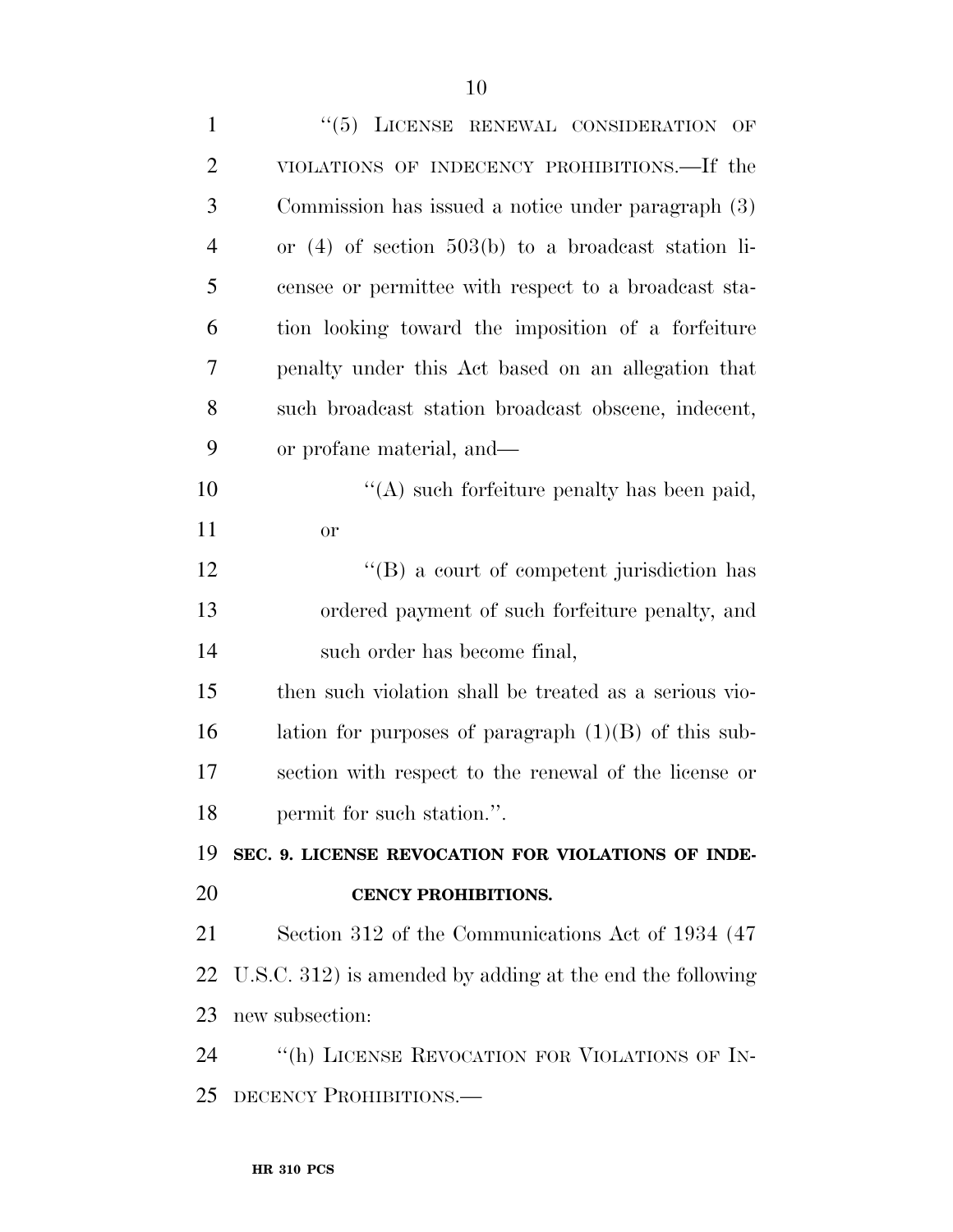| $\mathbf{1}$   | $(1)$ CONSEQUENCES OF MULTIPLE<br>VIOLA-                  |
|----------------|-----------------------------------------------------------|
| $\overline{2}$ | TIONS.—If, in each of 3 or more proceedings during        |
| 3              | the term of any broadcast license, the Commission         |
| $\overline{4}$ | issues a notice under paragraph $(3)$ or $(4)$ of section |
| 5              | $503(b)$ to a broadcast station licensee or permittee     |
| 6              | with respect to a broadcast station looking toward        |
| 7              | the imposition of a forfeiture penalty under this Act     |
| 8              | based on an allegation that such broadcast station        |
| 9              | broadcast obscene, indecent, or profane material,         |
| 10             | and in each such proceeding either—                       |
| 11             | "(A) such forfeiture penalty has been paid,               |
| 12             | <b>or</b>                                                 |
| 13             | $\lq\lq (B)$ a court of competent jurisdiction has        |
| 14             | ordered payment of such forfeiture penalty, and           |
| 15             | such order has become final,                              |
| 16             | then the Commission shall commence a proceeding           |
| 17             | under subsection (a) of this section to consider          |
| 18             | whether the Commission should revoke the station li-      |
| 19             | cense or construction permit of that licensee or per-     |
| 20             | mittee for such station.                                  |
| 21             | "(2) PRESERVATION OF AUTHORITY.—Nothing                   |
| 22             | in this subsection shall be construed to limit the au-    |
| 23             | thority of the Commission to commence a proceeding        |
| 24             | under subsection $(a)$ .".                                |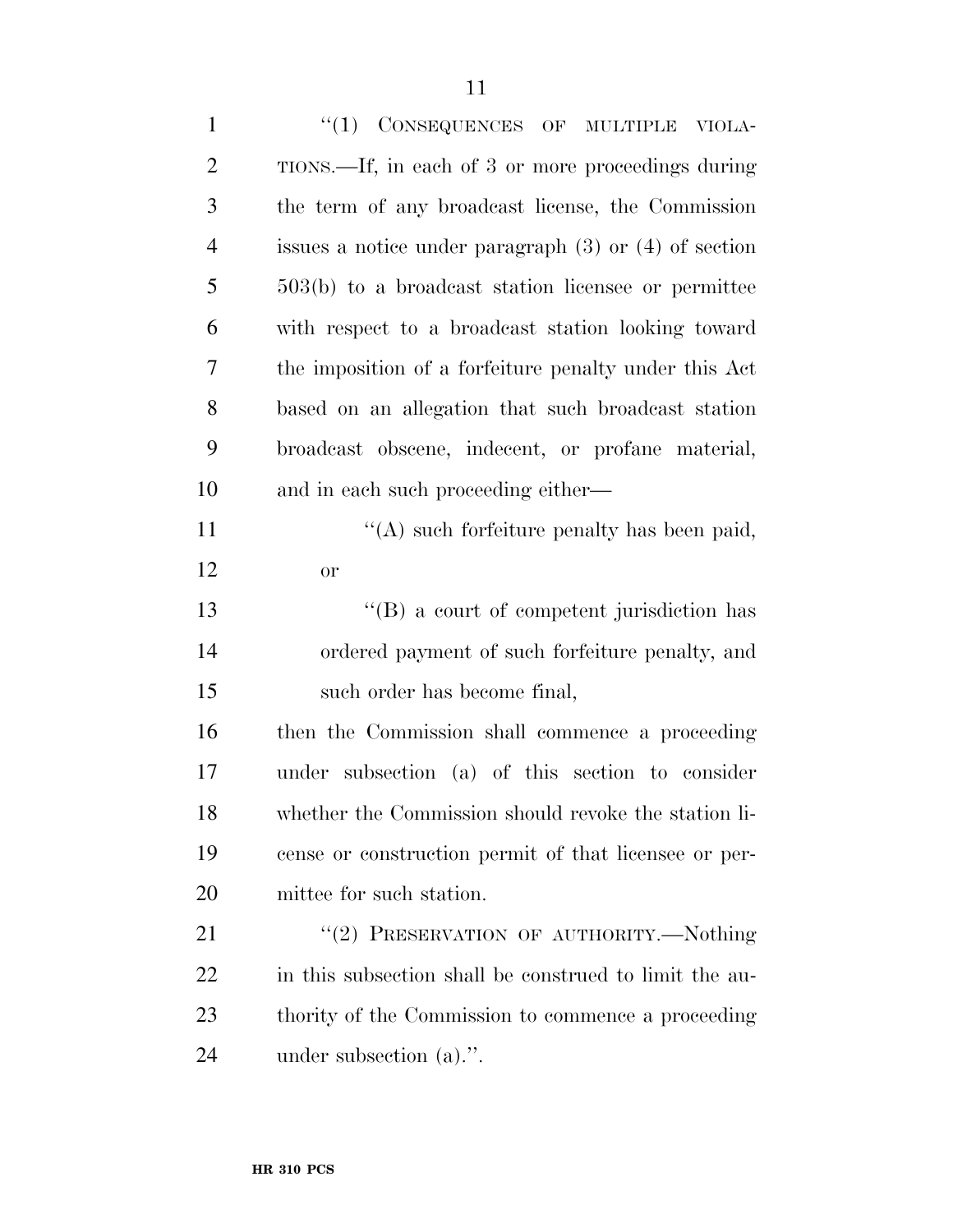## **SEC. 10. REQUIRED CONTENTS OF ANNUAL REPORTS OF THE COMMISSION.**

 (a) REQUIRED CONTENTS.—Each calendar year be- ginning after the date of enactment of this Act, the Fed- eral Communications Commission shall submit to the Con-gress an annual report that includes the following:

 (1) The number of complaints received by the Commission during the years covered by the report alleging that a broadcast contained obscene, inde- cent, or profane material, and the number of pro-grams to which such complaints relate.

 (2) The number of those complaints that have been dismissed or denied by the Commission.

 (3) The number of complaints that have re- mained pending at the end of the years covered by the annual report.

 (4) The number of notices issued by the Com- mission under paragraph (3) or (4) of section 503(b) of the Communications Act of 1934 (47 U.S.C. 503(b)) during the years covered by the report to enforce the statutes, rules, and policies prohibiting the broadcasting of obscene, indecent, or profane material.

(5) For each such notice, a statement of—

(A) the amount of the proposed forfeiture;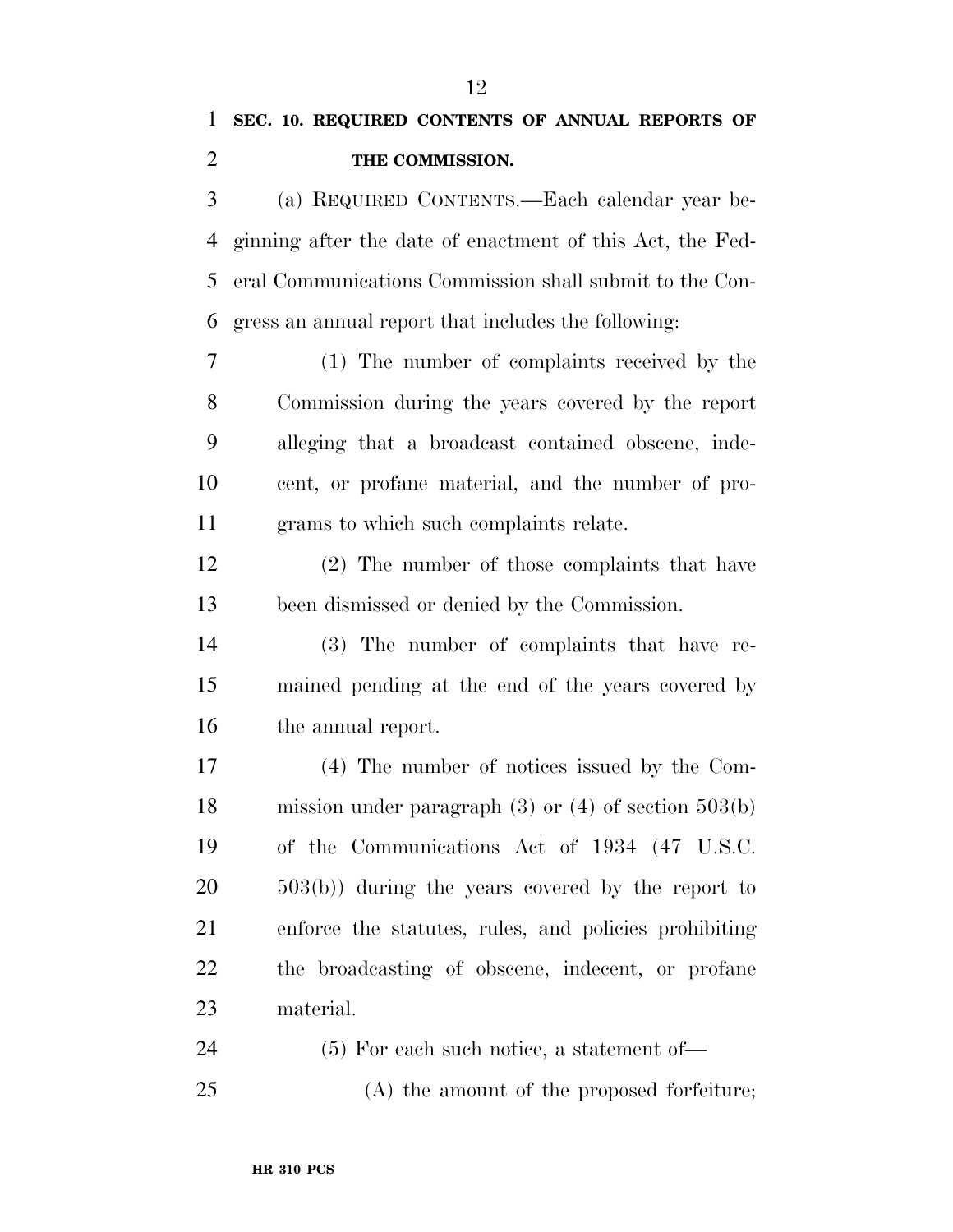| $\mathbf{1}$   | (B) the program, station, and corporate               |
|----------------|-------------------------------------------------------|
| $\overline{2}$ | parent to which the notice was issued;                |
| 3              | (C) the length of time between the date on            |
| $\overline{4}$ | which the complaint was filed and the date on         |
| 5              | which the notice was issued; and                      |
| 6              | (D) the status of the proceeding.                     |
| 7              | (6) The number of forfeiture orders issued pur-       |
| 8              | suant to section 503(b) of such Act during the years  |
| 9              | covered by the report to enforce the statutes, rules, |
| 10             | and policies prohibiting the broadcasting of obscene, |
| 11             | indecent, or profane material.                        |
| 12             | (7) For each such forfeiture order, a statement       |
| 13             | $of$ —                                                |
| 14             | $(A)$ the amount assessed by the final for-           |
| 15             | feiture order;                                        |
| 16             | (B) the program, station, and corporate               |
| 17             | parent to which it was issued;                        |
| 18             | (C) whether the licensee has paid the for-            |
| 19             | feiture order; and                                    |
| <b>20</b>      | (D) the amount paid by the licensee.                  |
| 21             | (8) In instances where the licensee has refused       |
| <u>22</u>      | to pay, whether the Commission referred such order    |
| 23             | to the Department of Justice to collect the penalty.  |
| 24             | (9) In cases where the Commission referred            |
| 25             | such order to the Department of Justice—              |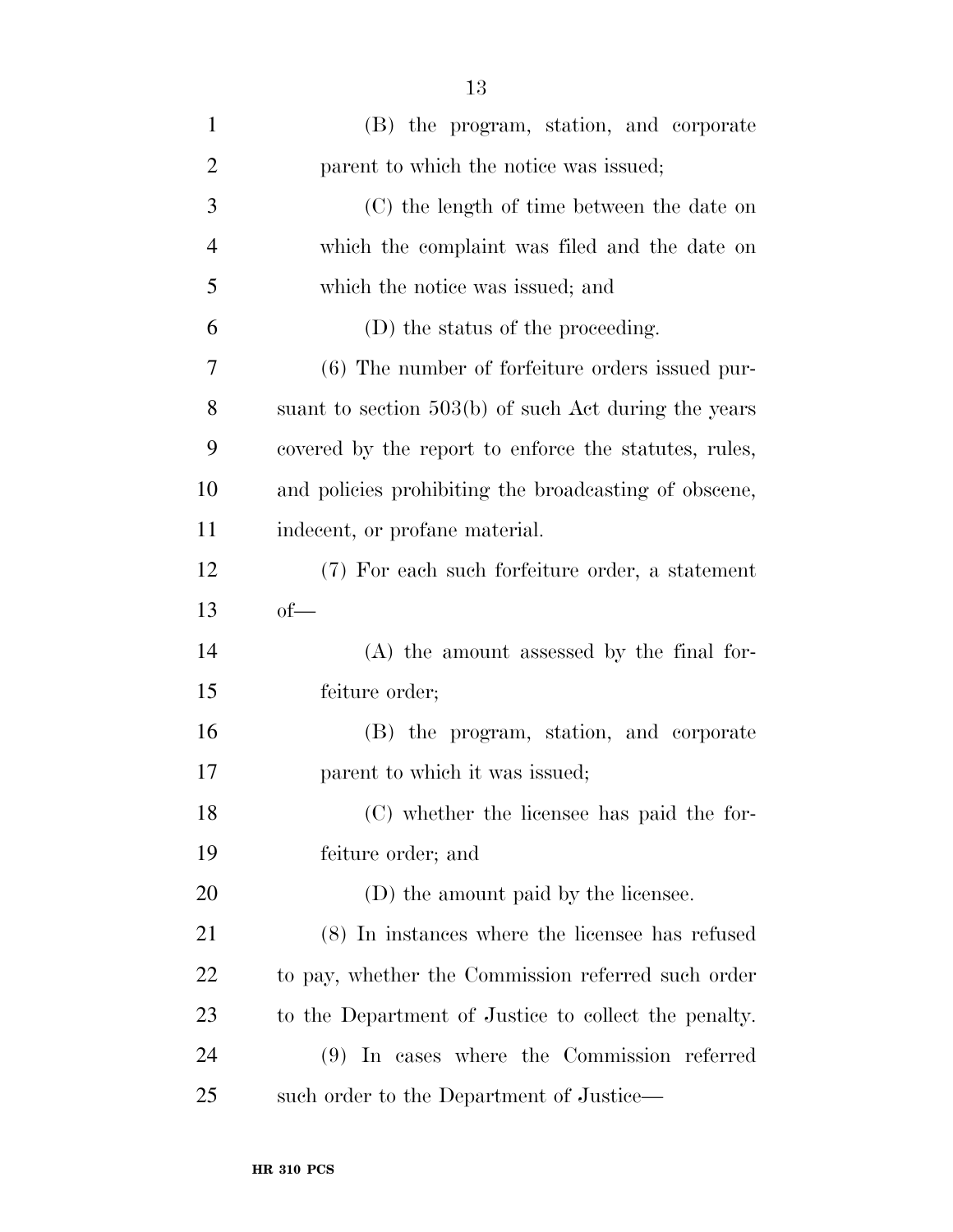(A) the number of days from the date the Commission issued such order to the date the Commission referred such order to the Depart- ment; (B) whether the Department has com- menced an action to collect the penalty, and if such action was commenced, the number of days from the date the Commission referred such order to the Department to the date the action by the Department commenced; and (C) whether the collection action resulted in a payment, and if such action resulted in a payment, the amount of such payment. (b) YEARS COVERED.—For purposes of this section, the ''years covered'' by the report required under this sec- tion shall be the years beginning with calendar year 2000 through the calendar year preceding the year in which the report is submitted. **SEC. 11. UPDATING GUIDANCE TO THE BROADCAST INDUS- TRY REGARDING INDECENCY.**  Within 9 months after the date of enactment of this Act, and at least once every 3 years thereafter, the Federal Communications Commission shall revise, on the basis of recent developments in the Commission indecency case

law, the Commission's policy statement to provide indus-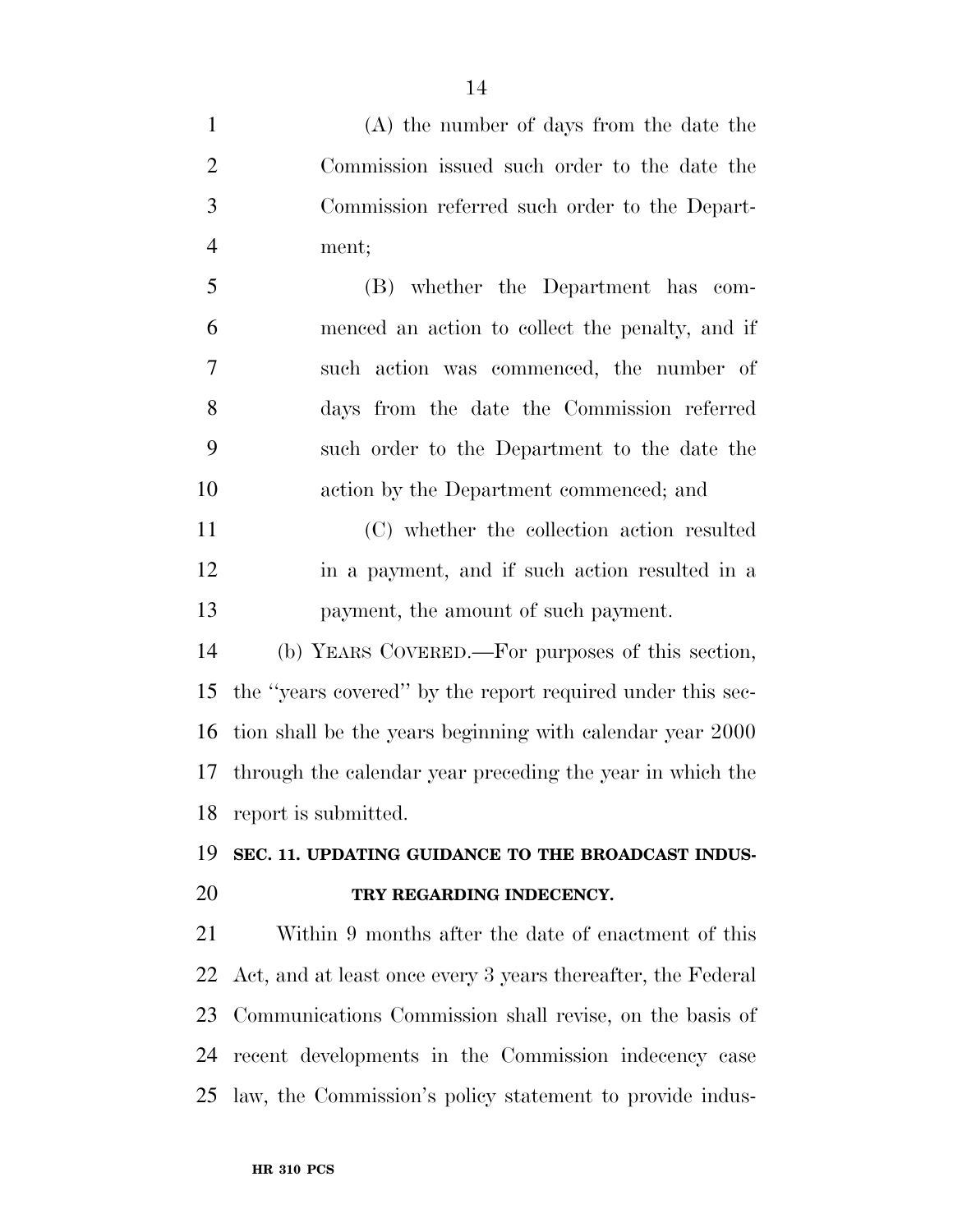try guidance on the Commission's interpretation of, and enforcement policies regarding, the laws and regulations concerning broadcast indecency, as contained in the policy statement adopted March 14, 2001, and released April 6, 2001 (FCC 01–90).

#### **SEC. 12. GAO STUDY OF INDECENT BROADCASTING COM-PLAINTS.**

 (a) INQUIRY AND REPORT REQUIRED.—The Govern- ment Accountability Office shall conduct a study exam- ining, with respect to calendar year 2000 through the cal- endar year preceding the year in which the report is sub-mitted—

 (1) the number of complaints concerning the broadcasting of obscene, indecent, and profane mate-rial to the Federal Communications Commission;

 (2) the number of such complaints that result in final agency actions by the Commission;

 (3) the length of time taken by the Commission in responding to such complaints;

 (4) what mechanisms the Commission has es- tablished to receive, investigate, and respond to such complaints; and

 (5) whether complainants to the Commission are adequately informed by the Commission of the responses to their complaints.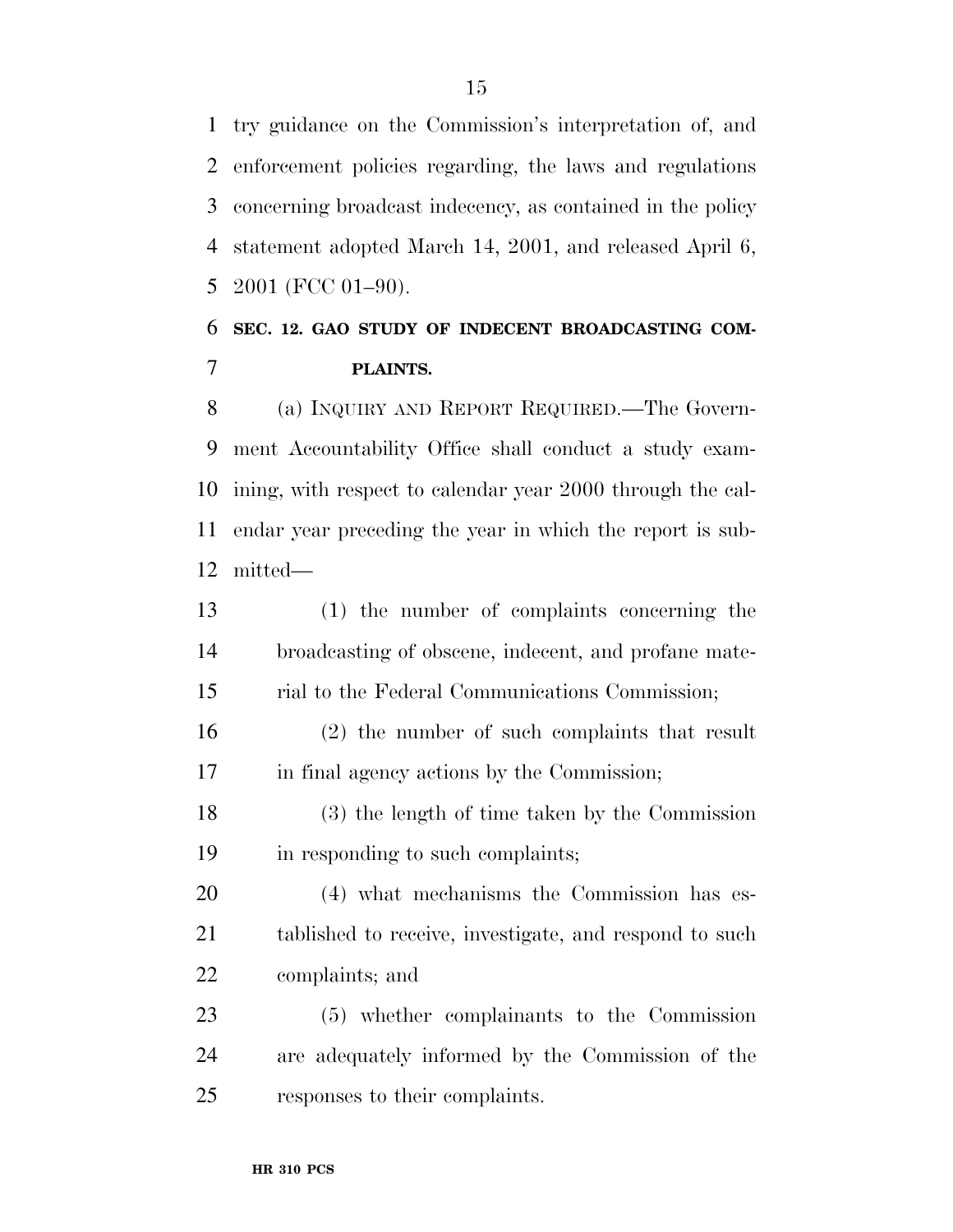(b) SUBMISSION OF REPORT.—The Government Ac- countability Office shall submit a report on the results of such study within one year after the date of enactment of this Act to the Committee on Commerce, Science, and Transportation of the Senate and the Committee on En-ergy and Commerce of the House of Representatives.

#### **SEC. 13. SENSE OF THE CONGRESS.**

 (a) REINSTATEMENT OF POLICY.—It is the sense of the Congress that the broadcast television station licensees should reinstitute a family viewing policy for broadcasters.

 (b) DEFINITION.—For purposes of this section, a family viewing policy is a policy similar to the policy that existed in the United States from 1975 to 1983, as part of the National Association of Broadcaster's code of con- duct for television, and that included the concept of a fam-ily viewing hour.

#### **SEC. 14. IMPLEMENTATION.**

 (a) REGULATIONS.—The Commission shall prescribe regulations to implement the amendments made by this Act within 180 days after the date of enactment of this Act.

 (b) PROSPECTIVE APPLICATION.—This Act and the amendments made by this Act shall not apply with respect to material broadcast before the date of enactment of this Act.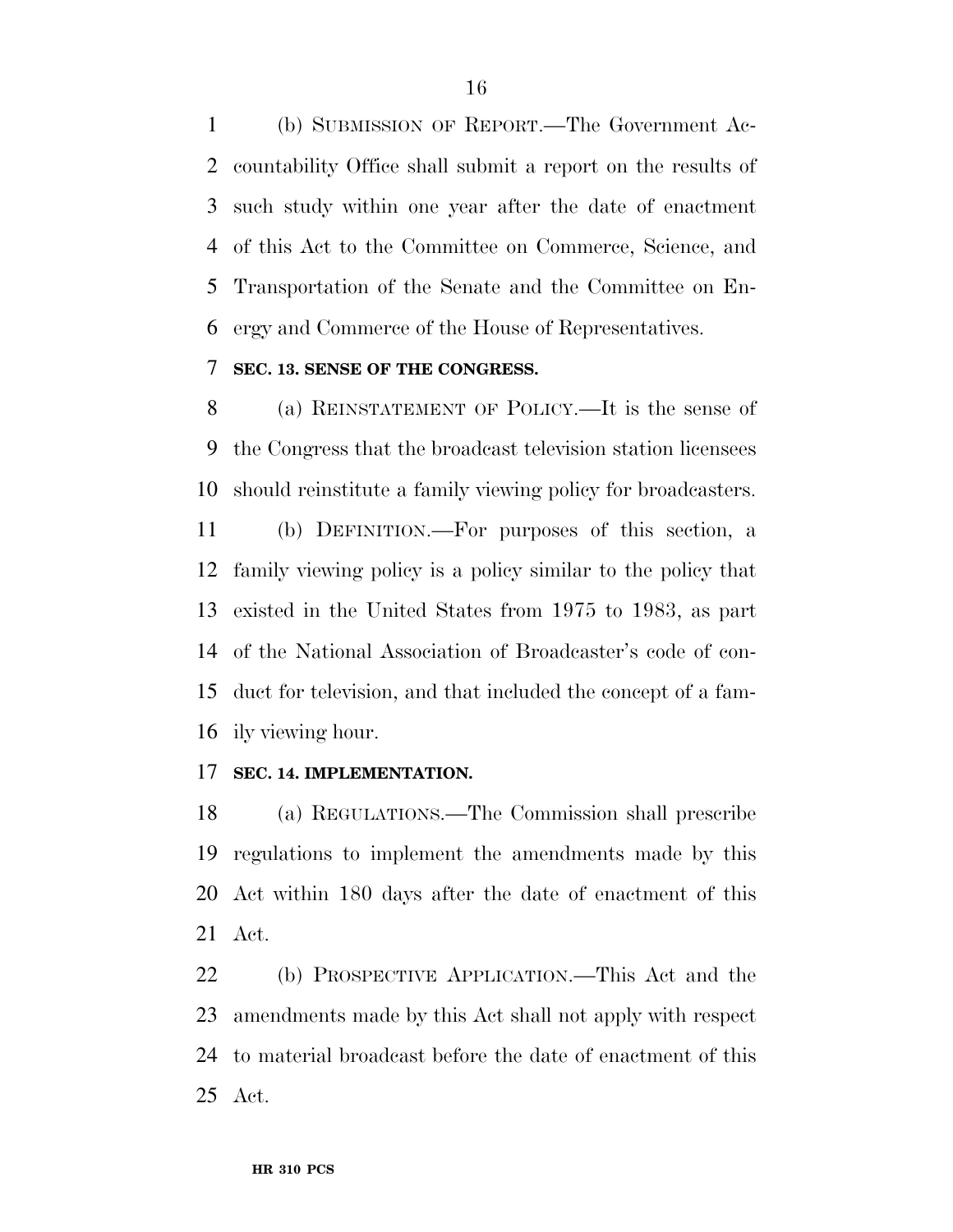1 (c) SEPARABILITY.—Section 708 of the Communica-2 tions Act of 1934 (47 U.S.C. 608) shall apply to this Act 3 and the amendments made by this Act.

Passed the House of Representatives February 16, 2005.

Attest: JEFF TRANDAHL, *Clerk.*